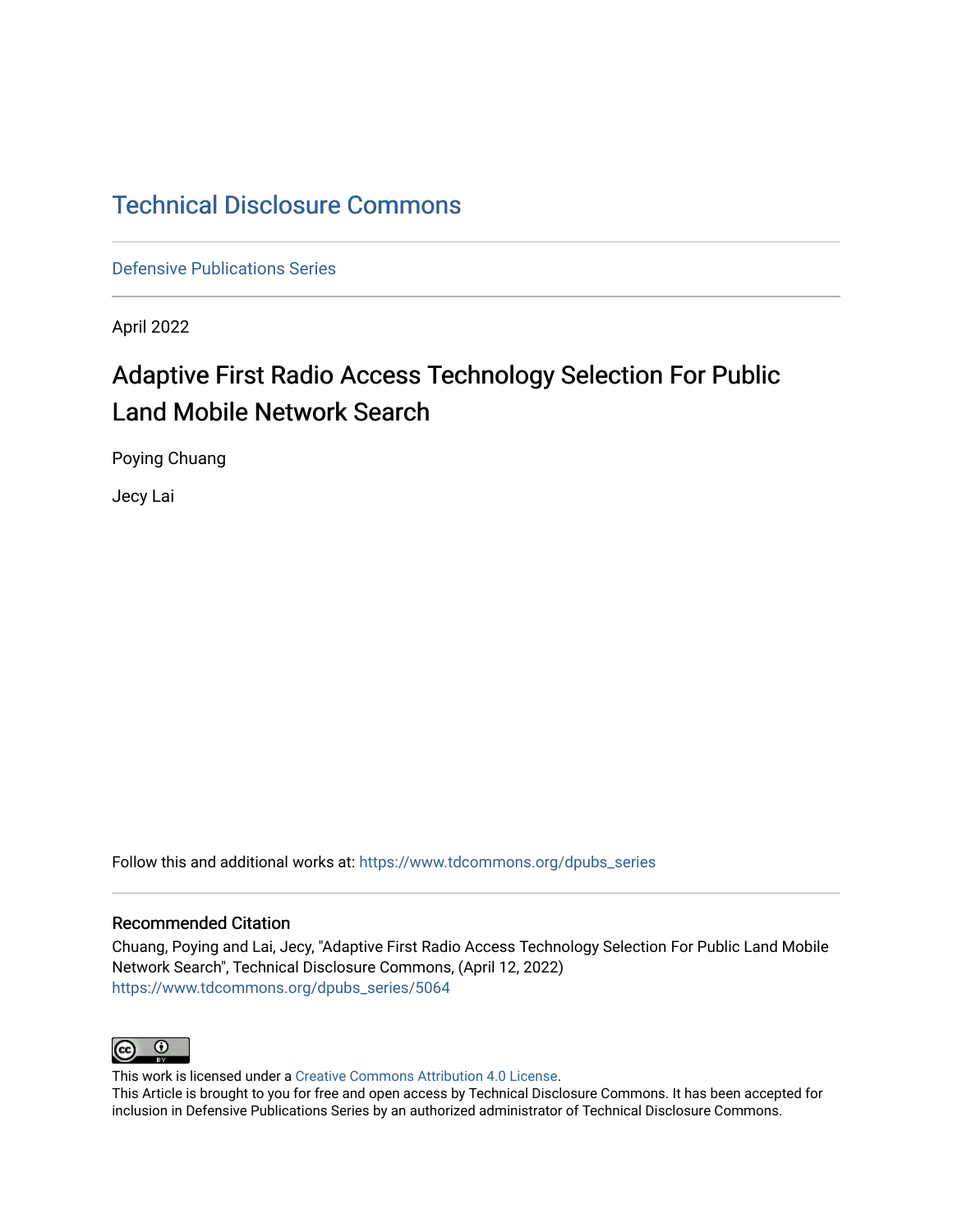## **ADAPTIVE FIRST RADIO ACCESS TECHNOLOGY SELECTION FOR PUBLIC LAND MOBILE NETWORK SEARCH**

#### **Abstract**

A user equipment (UE) device in a wireless communication network adaptively selects a first Radio Access Technology (RAT) to initially perform a Public Land Mobile Network (PLMN) search for a given Mobile Network Operator (MNO). The adaptive RAT selection performed by the UE device is based on one or more sets of RAT selection criteria, such as frequency band readiness, UE device location, RAT deployment time frames, network configurations, and so on. In addition, the UE device implements adaptive RAT preference lists associated with the different RAT selection criteria. Each of the adaptive RAT preference lists indicates a RAT selection order to be followed by the UE device depending on, for example, the current RAT selection criteria being implemented by the UE device.

#### **Background**

Modern wireless UE devices, such as cellular phones, can communicate over multiple frequency bands and RATs. Examples of RATs include Fifth Generation (5G) New Radio (NR), Evolved Universal Terrestrial Radio Access (E-UTRA), also referred to as Long Term Evolution (LTE) or LTE-Advanced (LTE-A), Universal Mobile Telecommunications System (UMTS), Global System for Mobile communication (GSM), and so on. The specification of each RAT includes a set of operating radio frequency (RF) bands. UE devices typically support a process of searching their supported operating bands to select a suitable PLMN on which to operate. Such a process is referred to as PLMN search and is performed, for example, at power-on, after return from outof-service (OOS) conditions, during roaming, and so on.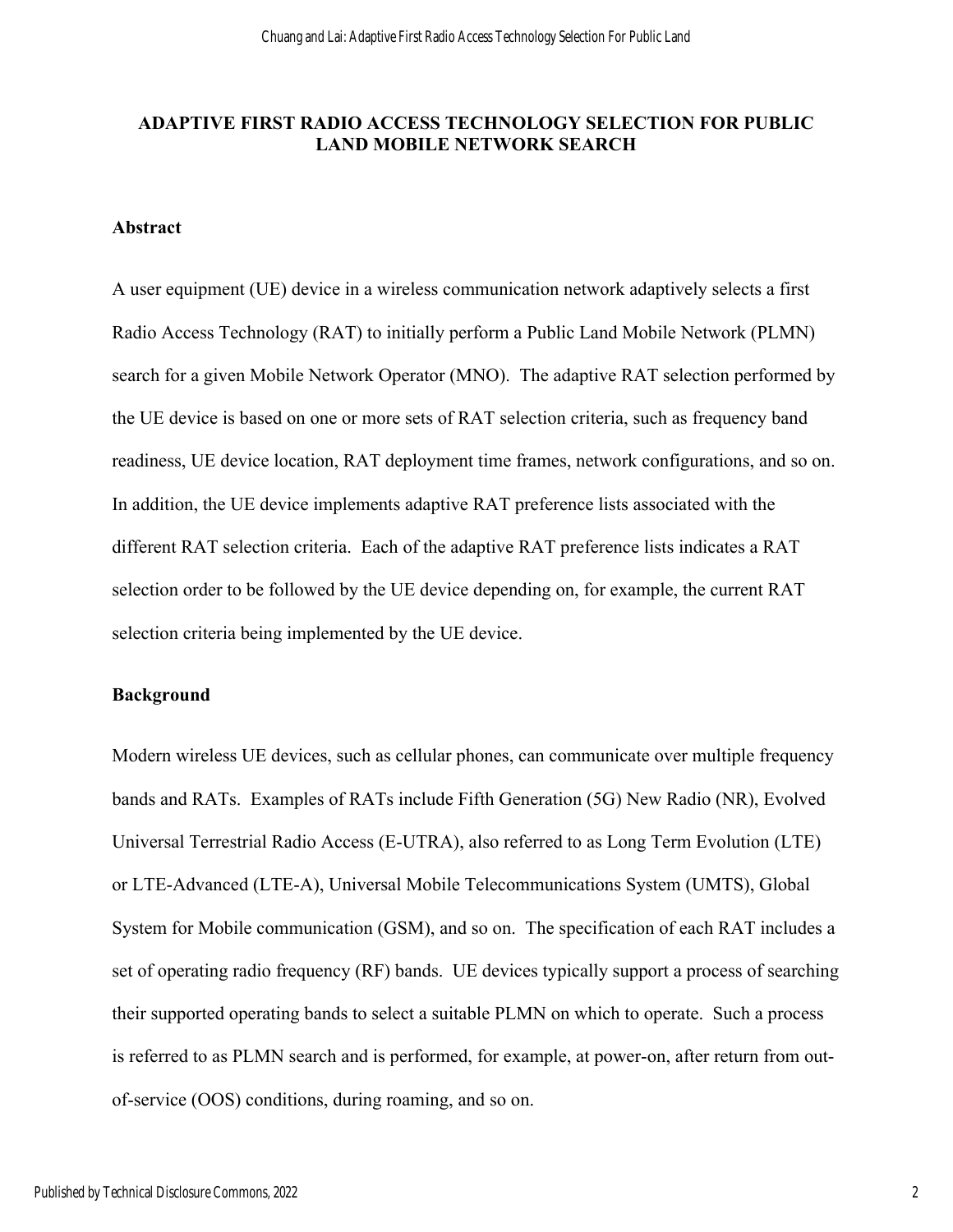As part of the PLMN search process, the UE device typically searches for a PLMN according to a RAT preference list, which is preconfigured either by the MNO or by the UE with some fixed default preference. For example, upon power-on or recovering from OOS, the UE device searches for its last registered PLMN or home PLMN by searching all frequency bands of each RAT supported by the UE in a fixed order (e.g., 5G NR frequency bands, then LTE frequency bands, then UMTS frequency bands, and finally the GSM frequency bands). In some instances, the UE device needs to scan each frequency band of each RAT before identifying a PLMN, which can be time and resource consuming. Also, due to different radio properties, the MNO may deploy different RAT bands at different times to achieve various business or deployment goals. For example, although an MNO may implement multiple frequency bands for a given RAT, such as 5G Stand Alone (5GSA), the MNO may initially enable only a subset of the frequency bands for the RAT. Also, in some geographical locations, the MNO may proactively redirect UE devices from a first RAT (e.g., 5GSA) to a second RAT (e.g., LTE) on a given frequency band. As such, if a UE device applies a general fixed RAT selection policy during a PLMN search, the UE device may needlessly scan frequency bands for a given RAT(s) or prioritize RATs that are not initially available, which wastes resources and provides a poor user experience.

In some configurations, a UE device implements one or more registries to control the RAT search/selection order to overcome the issues described above. For example, this registry control feature allows different MNOs to specify which RAT the UE is to select first during a PLMN search. However, although each MNO can implement its own first RAT selection, this configuration does not consider the readiness of different frequency bands within the same MNO. As described above, although multiple frequency bands may be available for a given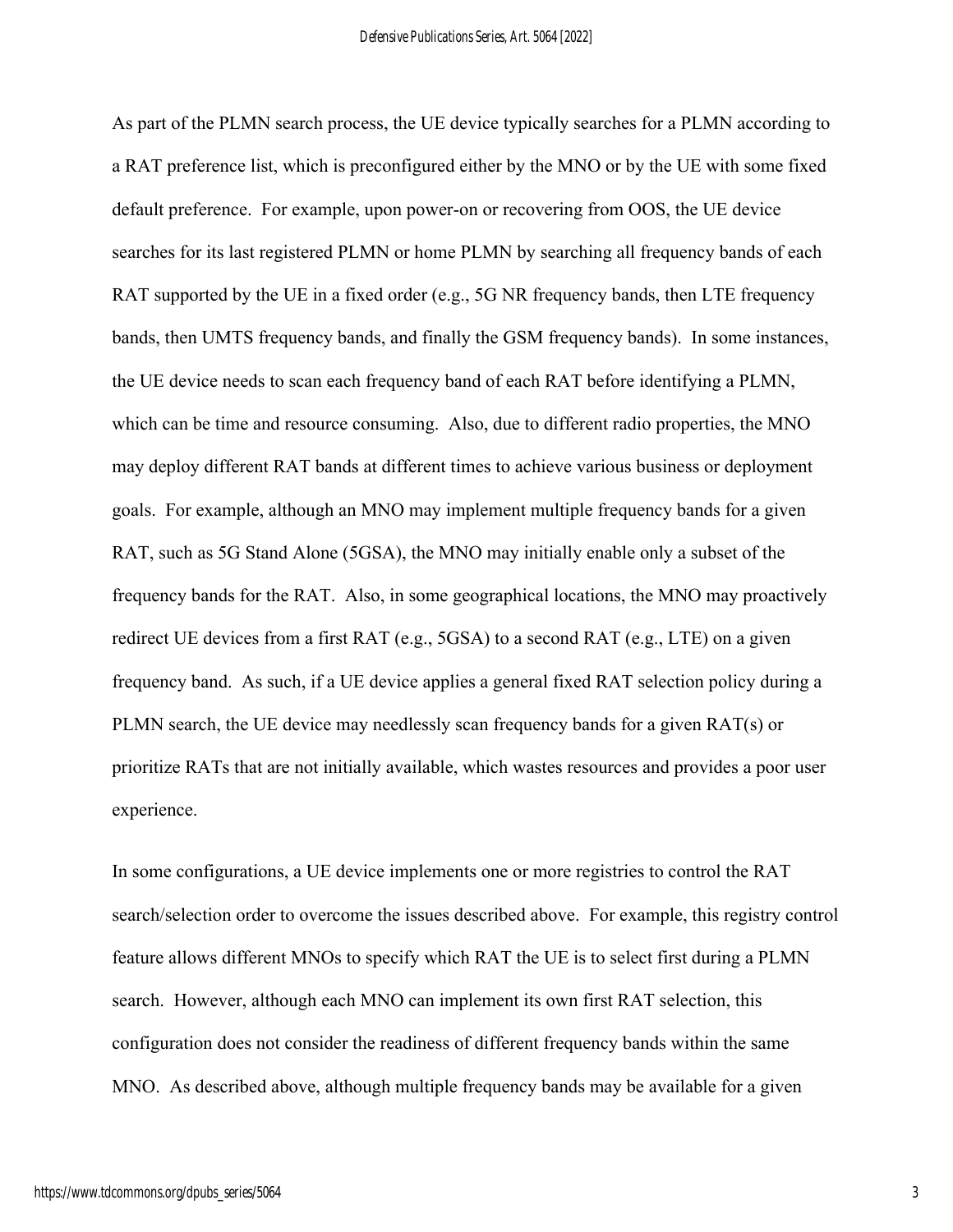RAT of the MNO, the MNO may not have enabled all the frequency bands of the RAT or may have implemented the frequency bands differently throughout the network. As such, applying the same fixed RAT order within the same MNO may introduce unnecessary time gaps when trying to camp on and attach to a given PLMN.

#### **Description**

As described in detail below, a UE device implements an adaptive first RAT selection technique when searching for a given PLMN. By adaptively selecting the first RAT for initially performing the PLMN search, the UE device is able to mitigate unnecessary frequency scanning, thereby reducing unnecessary time gaps when trying to camp on and attach to a PLMN. In at least some configurations, the UE device maintains one or more adaptive RAT preference lists associated with each of the different RAT selection criteria, one or more PLMNs, one or more MNOs, a combination thereof, and so on. The UE device implements at least one of the RAT preference lists based on the criteria being considered by the UE device. For example, if the UE device is configured to select a first RAT for a PLMN search based on frequency bands, the UE device implements/selects a RAT preference list configured based on the frequency band criteria. However, if the UE device is configured to select the first RAT for a PLMN search based on its location, the UE device implements/selects a RAT preference list configured based on the UE location criteria. In at least some configurations, an adaptive RAT preference list(s) indicates multiple first RATs that are selectable by the UE device based on which criterion/criteria is satisfied or not satisfied in the set of different criteria being considered by the UE device. The adaptive RAT preference list(s) can be configured and updated by the MNO, the UE device, and so on.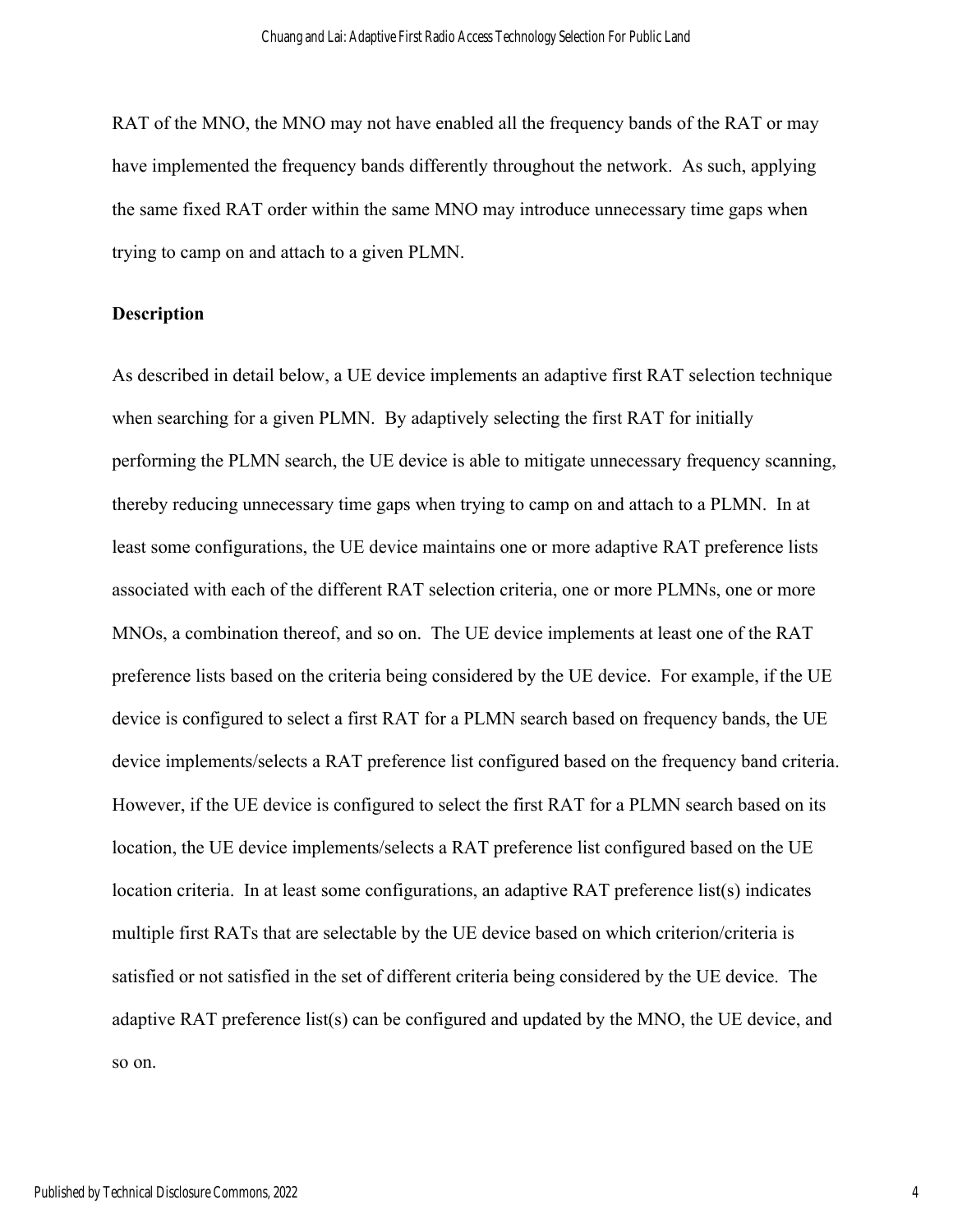FIG. 1 below illustrates an example method for performing an adaptive first RAT selection technique during a PLMN search. In this example method, when the UE device powers on, recovers from an OOS condition, or performs some other operation, the UE device initiates a search for its last registered PLMN or its home PLMN. The UE device then adaptively selects a supported first RAT to initially perform the PLMN search based on a set of first RAT selection criteria. For example, the UE device adaptively selects a first RAT based on frequency band (MNO readiness) criteria in one configuration. In this configuration, if the UE device is operating in a first frequency band (e.g., n41), the UE device selects a given first RAT (e.g., NR) for initially performing the PLMN search. However, if the UE device is operating in a second frequency band (e.g., n71), the UE device selects a different first RAT (e.g., LTE) to perform the PLMN search. If the UE device is not operating in any of the bands of interest (e.g., n41 or n71), the UE, in some configurations, selects a default first RAT. Also, the first RAT selected by the UE device can be on a per MNO basis. For example, a first MNO can configure the UE device to select an NR RAT for initially performing a PLMN search based on the UE device operating in a first frequency band. In contrast, a second MNO can configure the UE device to select an LTE RAT for initially performing the PLMN search based on the UE device operating in the same frequency band.

In at least some configurations, the UE device determines the specific first RAT and subsequent RATs to select for a given frequency band from information provided in one or more of the adaptive RAT preference lists maintained by the UE device. For example, an adaptive RAT preference list can indicate that if the UE device is operating in the first frequency band (e.g., n41), the UE device is first to select the NR RAT, then the LTE RAT, the UMTS RAT, and finally the GSM RAT. The adaptive RAT preference list can further indicate that if the UE

5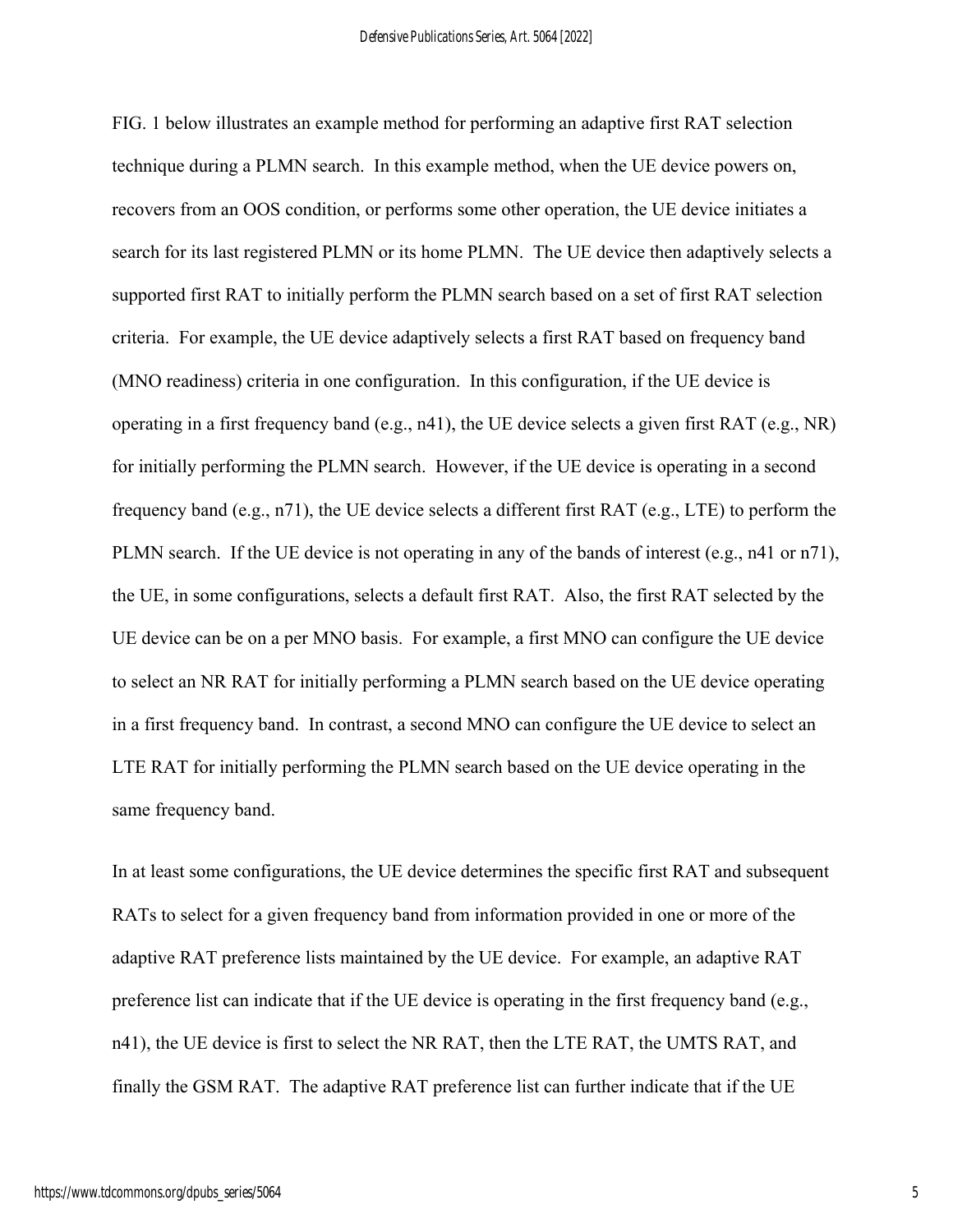device is operating in the second frequency band (e.g., n71), the UE device is first to select the LTE RAT, then the NR RAT, the UMTS RAT, and finally the GSM RAT.

In another configuration, the UE device adaptively selects the first RAT based UE location criteria. For example, if the UE device determines that it is at or within a given distance from a first location, the UE device selects a given first RAT (e.g., NR) for initially performing the PLMN search. However, if the UE device determines that it is at or within a given distance from a second location, the UE device selects a different first RAT (e.g., LTE) for initially performing the PLMN search. In at least some instances, different MNOs can implement different UE location criteria. The UE device, in at least some configurations, determines the specific first RAT and subsequent RATs to select for a time frame from information provided in one or more of the adaptive RAT preference lists maintained by the UE device. For example, an adaptive RAT preference list can indicate the UE device first selects the NR RAT for a first time frame, then selects the LTE RAT, the UMTS RAT, and finally the GSM RAT. The adaptive RAT preference list can further indicate that the UE device first selects the LTE RAT for a second time frame, then selects the NR RAT, the UMTS RAT, and finally the GSM RAT.

In a further configuration, the UE device adaptively selects a first RAT based on time frame criteria, such as when different frequency bands are to be deployed by an MNO. For example, if the UE device determines that the current date/time satisfies a first time frame threshold (e.g., within three months of Date/Time A), the UE device selects a given first RAT (e.g., LTE) for initially performing the PLMN search. However, if the UE device determines that the current date/time fails to satisfy the first time frame threshold or satisfies a second time frame threshold (e.g., after three months from Date/Time\_A), the UE device selects a different RAT (e.g., NR) to perform the PLMN search first. In at least some instances, different MNOs can implement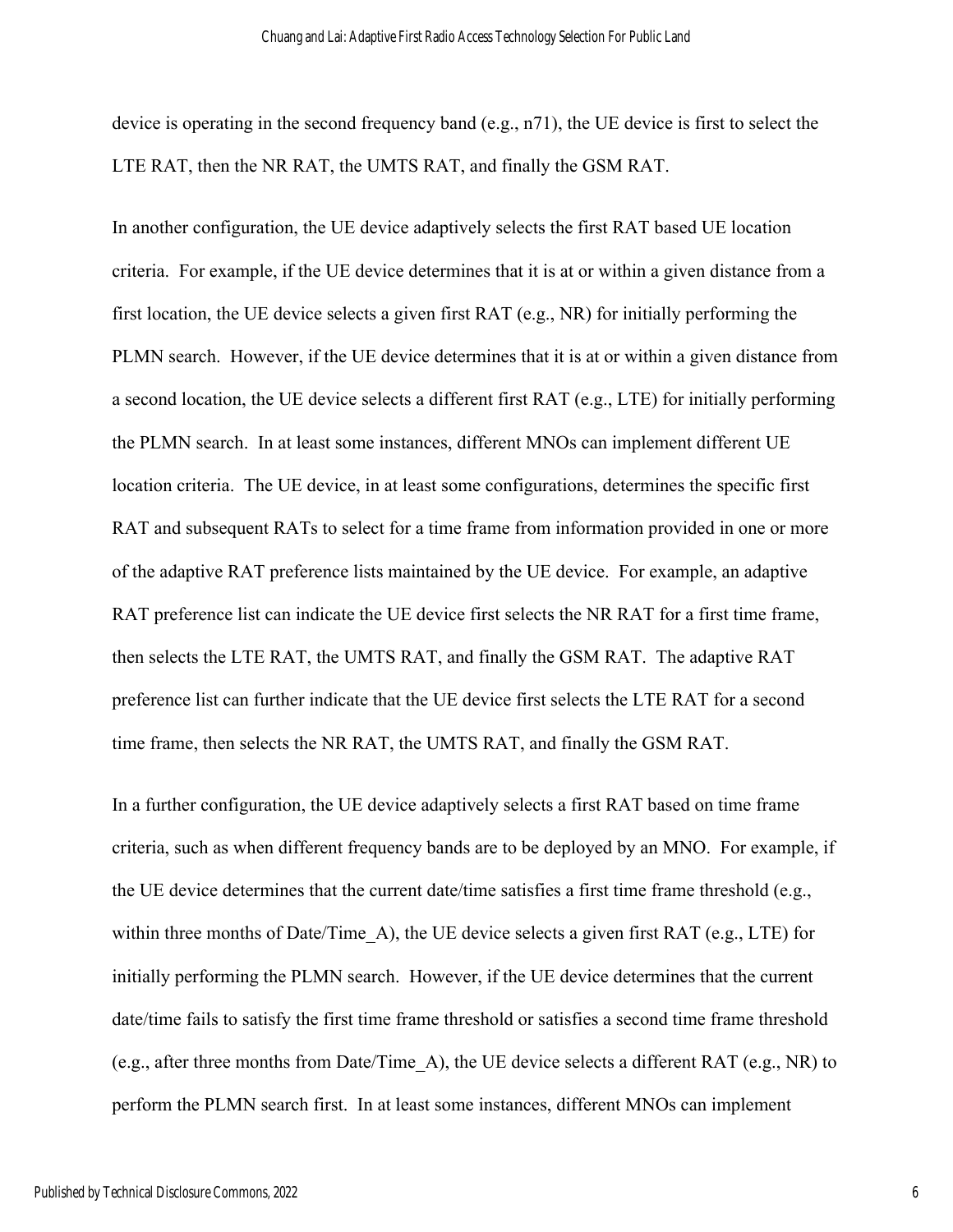different time frame criteria. The UE device, in at least some configurations, determines the specific first RAT and subsequent RATs to select for a given UE location from information provided in one or more of the adaptive RAT preference lists maintained by the UE device. For example, an adaptive RAT preference list can indicate the UE device first selects the NR RAT for a first UE location, then selects the LTE RAT, the UMTS RAT, and finally the GSM RAT. The adaptive RAT preference list can further indicate the UE device selects the LTE RAT first for a second UE location, then selects the NR RAT, the UMTS RAT, and finally the GSM RAT.

In yet another configuration, the UE device adaptively selects a first RAT based on network configuration criteria. In this configuration, the criteria for the frequency bands are based on dynamic scanning/sampling of the network by the UE device. The UE device can dynamically infer the MNO's preferred network deployment using System Information Block (SIB) information received from the network. For example, in a 5GSA network, if the UE device receives an SIB (e.g., SIB 5) carrying the neighboring LTE cell information with cell reselection priorities, the UE device infers whether the current 5G cell has a higher or lower preference than LTE cells from the received SIB information. If the UE device determines that the current 5G cell has a higher preference over the LTE cells, the UE device selects the NR RAT for initially performing the PLMN search. Otherwise, the UE device selects the LTE RAT for initially performing the PLMN search. In an LTE network example, the LTE SIB 24 may or may not be broadcast by the network. When the UE device determines that an LTE SIB 24 has been received, the UE device determines that the network prefers the UE device to camp on the 5GSA network. As such, the UE device first selects the NR RAT to perform the PLMN search. However, if the UE device determines that an LTE SIB 24 has not been received, the UE device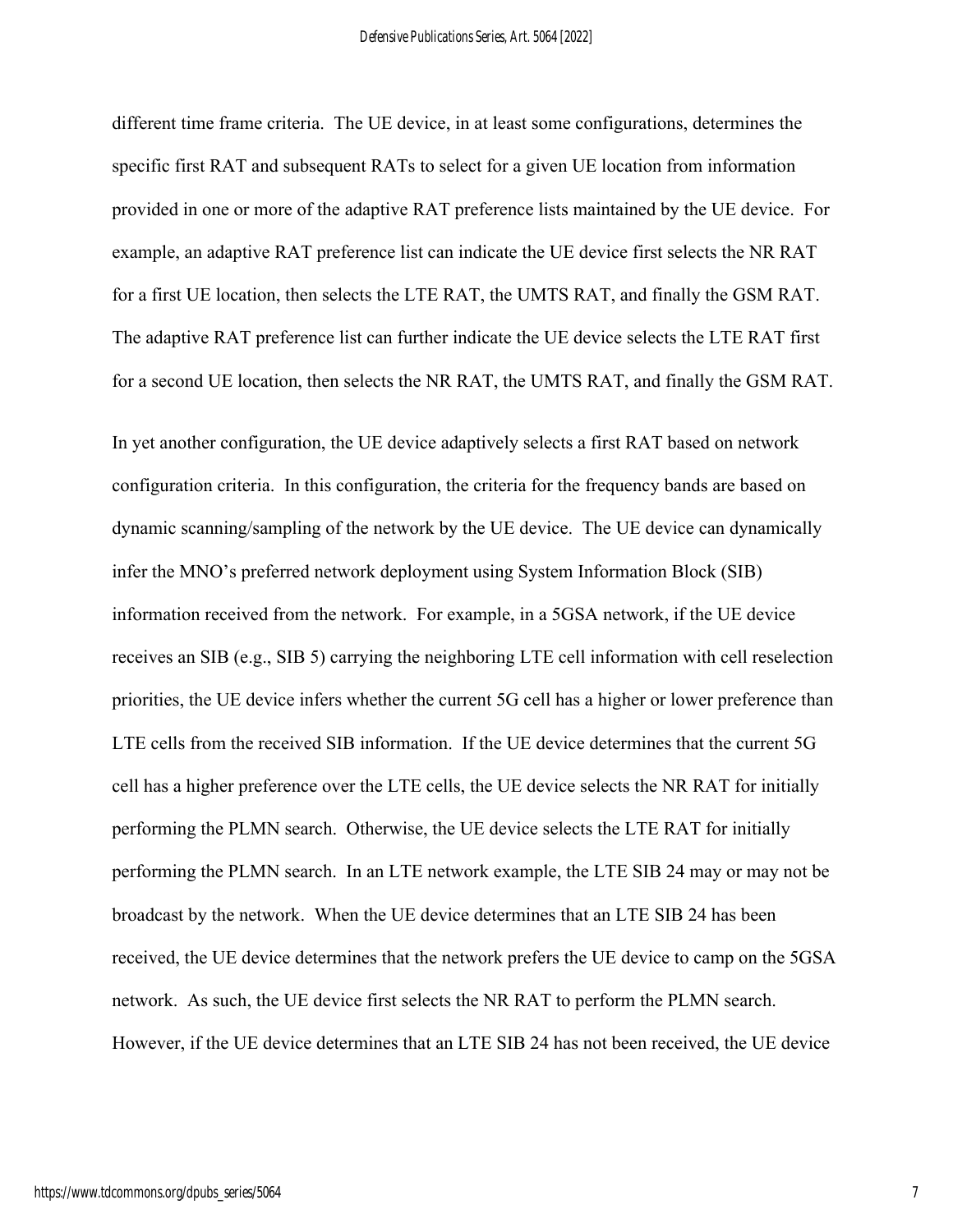determines that the network prefers the UE device to camp on the LTE network and the UE device first selects the LTE RAT to perform the PLMN search.

The UE device, in at least some configurations, determines the specific first RAT and subsequent RATs to select for a given network configuration from information provided in one or more of the adaptive RAT preference lists maintained by the UE device. For example, an adaptive RAT preference list can indicate that the UE device first selects the NR RAT for a first network configuration, then selects the LTE RAT, the UMTS RAT, and finally the GSM RAT. The adaptive RAT preference list can further indicate that the UE device first selects the LTE RAT for a second network configuration, then selects the NR RAT, the UMTS RAT, and finally the GSM RAT.

After the UE device has selected the first RAT to perform the search for the last registered PLMN or home PLMN, the UE performs a stored frequency band search starting with the first RAT selected by the UE device followed by one or more other RATs in the order specified in the adaptive RAT preference list implemented by the UE device. During the stored frequency band search for each RAT, the UE device determines if the PLMN was found. If so, the UE device attempts to attach to the network. Otherwise, the UE device performs a full frequency band search starting with the first RAT selected by the UE device followed by one or more other RATs in the order specified in the adaptive RAT preference list implemented by the UE device. During the full frequency search for each RAT, the UE device determines if the PLMN was found. If so, the UE device attempts to attach to the network. Otherwise, the UE device performs the full frequency band search for all available PLMNs. During the full frequency band search for all available PLMNs, the UE device attempts to attach to a PLMN when detected. If the attach procedure is unsuccessful, the UE device remains on limited services and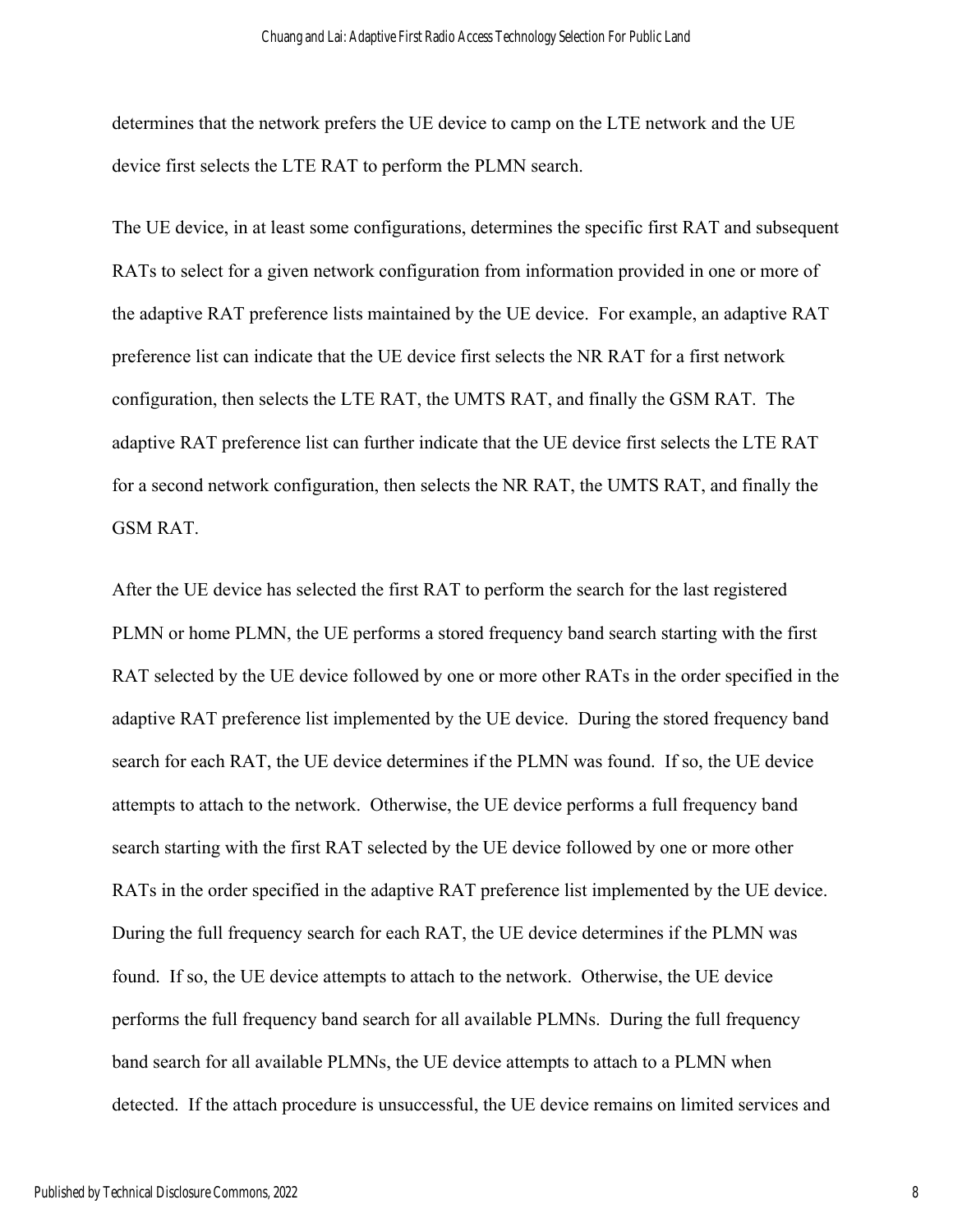determines if any PLMNs remain to be searched. If so, the UE device proceeds to search for the remaining PLMNs. Otherwise, the UE remains on limited services.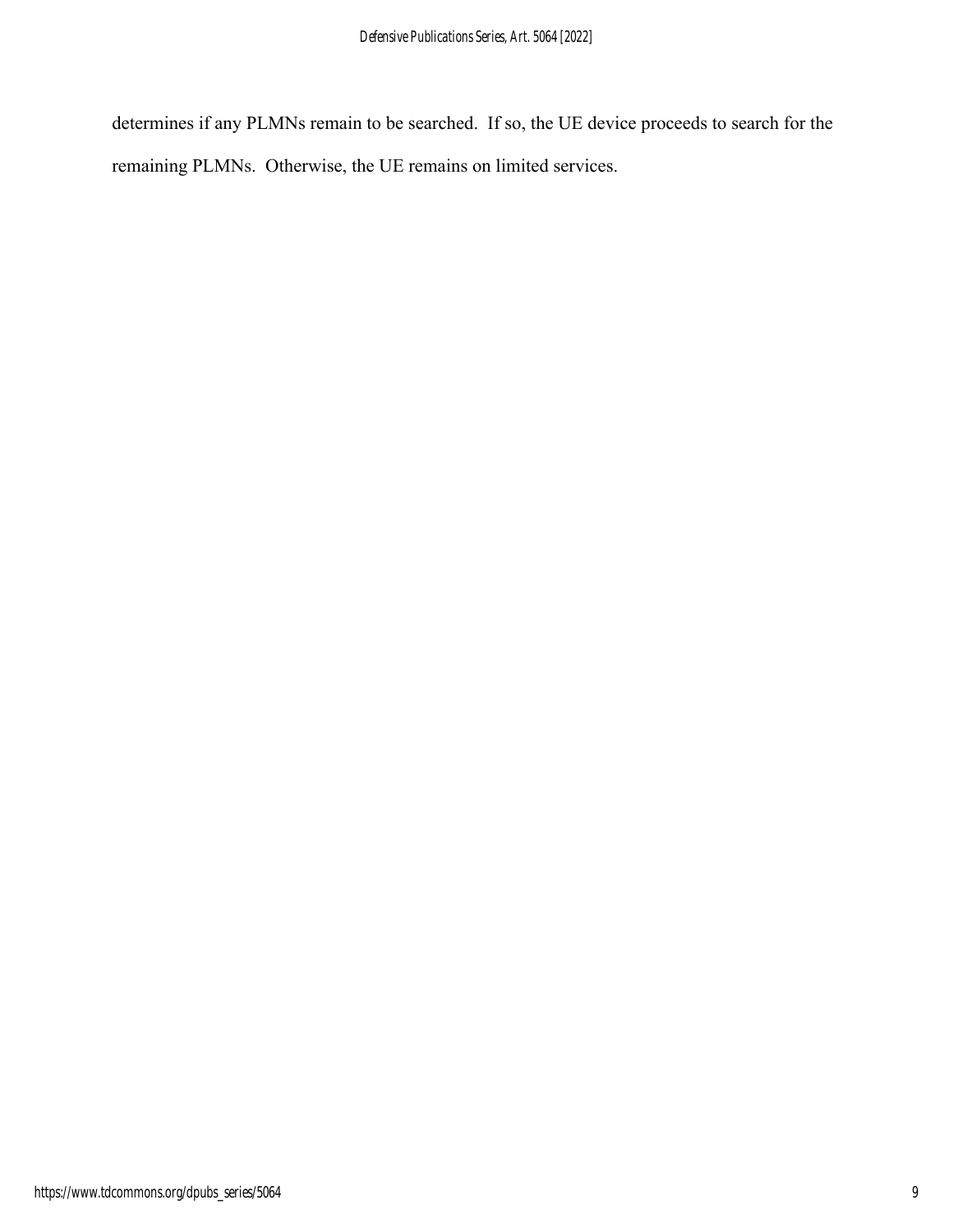

Figure 1